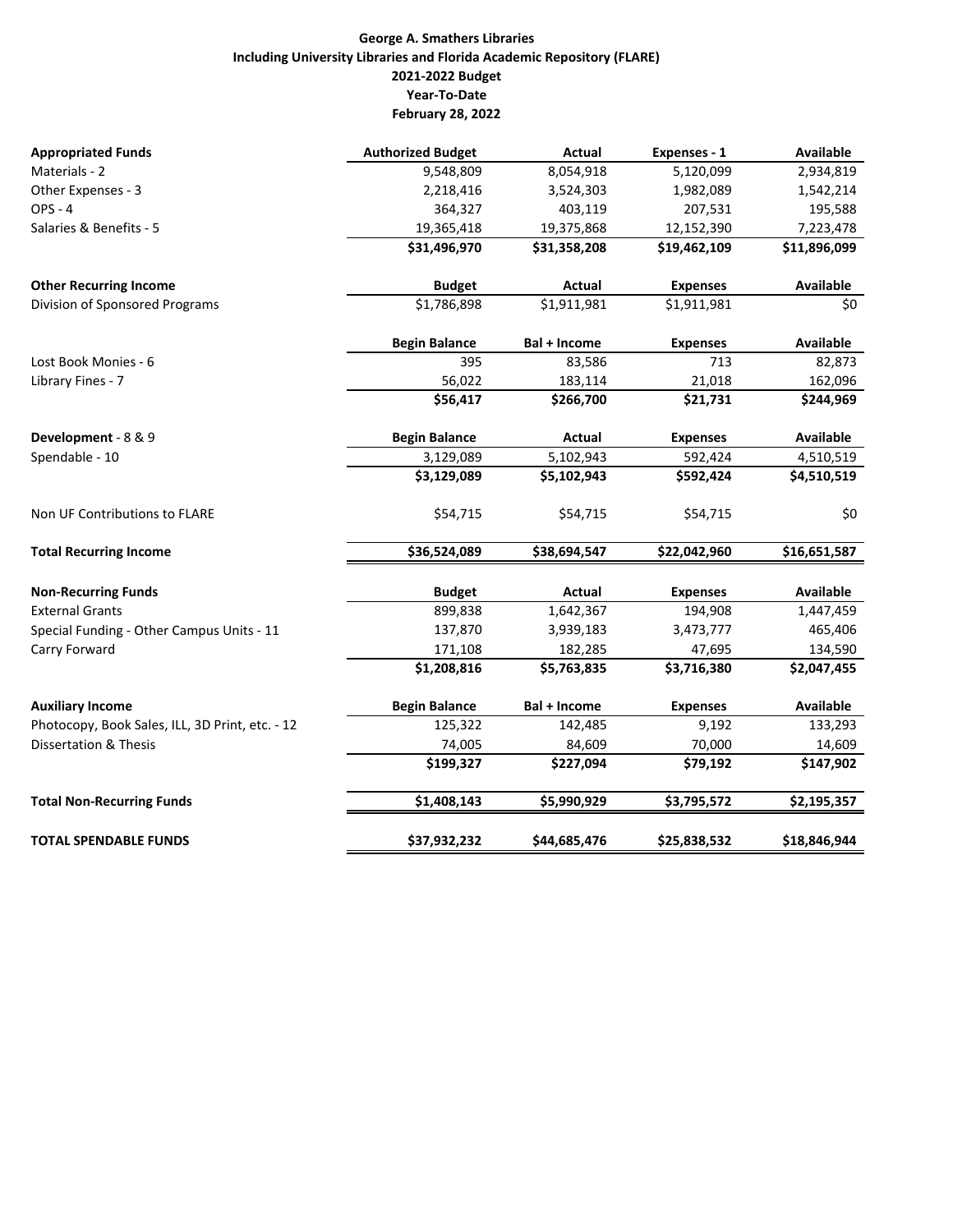### **George A. Smathers Libraries Including University Libraries and Florida Academic Repository (FLARE) 2021‐2022 Budget Year‐To‐Date February 28, 2022**

#### **Notes: FY 21‐22 Budget Year‐To‐Date 2/28/22**

1 ‐ Includes expenses as well as encumbered funds

2 ‐ Authorized Budget includes a \$250,000 decrease compared to FY 20‐21 due to 2% UF Budget Cut. Actual Budget includes \$36,338 transferred to FLARE for FY 20‐21 end of year material expenditures; \$1,271,430 transferred to Other Expenses for FY 20‐21 end of year material expenditures; \$58,326 transferred to Lost Book Monies for FY 20‐21 end of year material expenditures; \$56,995 transferred to Library Fines for FY 20‐21 end of year material expenditures; \$70,802 transferred to Special Funding ‐ Other Campus Units for FY 20‐21 end of year material expenditures

3 ‐ Authorized Budget includes a \$59,869 increase compared to FY 20‐21 due to reallocation and the 2% UF Budget Cut. Actual Budget includes \$1,307,768 transferred from Materials for FY 20‐21 end of year material expenditures; \$10,167 transferred to OPS for LTS non‐recurring funding; \$66,000 transferred to OPS for Security Assistants; \$37,375 transferred from OPS for additional FLARE funding; and \$36,911 transferred from Salaries & Benefits for additional FLARE funding

4 ‐ Authorized Budget includes a \$2,732 decrease compared to FY 20‐21 due to reallocation. Actual Budget includes \$10,167 transferred from Other Expenses for LTS non-recurring funding; \$66,000 transferred from Other Expenses for Security Assistants; and \$37,375 transferred to Other Expenses for additional FLARE funding

5 - Authorized Budget includes a \$172,114 decrease compared to FY 20-21 due to 2% UF Budget Cut, reallocation, and fully budgeting for FLARE time limited positions changed to not time limited. Actual budget includes \$47,361 for Artificial Inteligence (AI) position; and \$36,911 transferred to Other Expenses for additional FLARE funding

6 ‐ Balance & Income amount includes \$58,326 transferred from Materials for FY 20‐21 end of year material expenditures; and \$16,304 in UF COVID Relief funds

7 ‐ Balance & Income amount includes \$56,995 transferred from Materials for FY 20‐21 end of year material expenditures; and \$60,227 in UF COVID Relief funds

8 ‐ Endowment value as of 12/31/21 is \$25,404,373, investment earnings only reported by Foundation on a quarterly basis

9 ‐ Cash Only, New Gift Income YTD totals \$603,394

10 ‐ Actual includes \$581,925 in earning on endowments YTD

11 ‐ Authorized Budget and Actual Budget includes \$137,870 in unexpended prior year funds. Actual Budget includes \$760 in unspent FY 20‐21 Tech Fee funds reverted; \$9,469 in unspent FY 20‐21 Student Gov funds reverted; \$70,802 transferred from Materials for FY 20‐21 end of year material expenditures; \$13,000 from Student Gov for 24/7 Fall final week FY 21‐22; \$80,583 from Dual Career Services; \$1,839,000 for additional Materials support from Provost; \$12,000 from IFAS for year 4 of 5 Marston Endnote Project; \$16,000 from Honors Program for instruction; and \$75,850 for Faculty Enhancement Opportunity Award; \$5,409 transferred to UF Research department for M. Leonard; \$1,625,000 for LW shelving repair project; \$15,083 from CLAS for the STEM Istruction Librarian for year 1 of 2; and \$69,633 from St. Augustine for Staff and OPS positions

12 - Balance & Income amount includes \$5,420 for 3D Printing from UF COVID Relief funds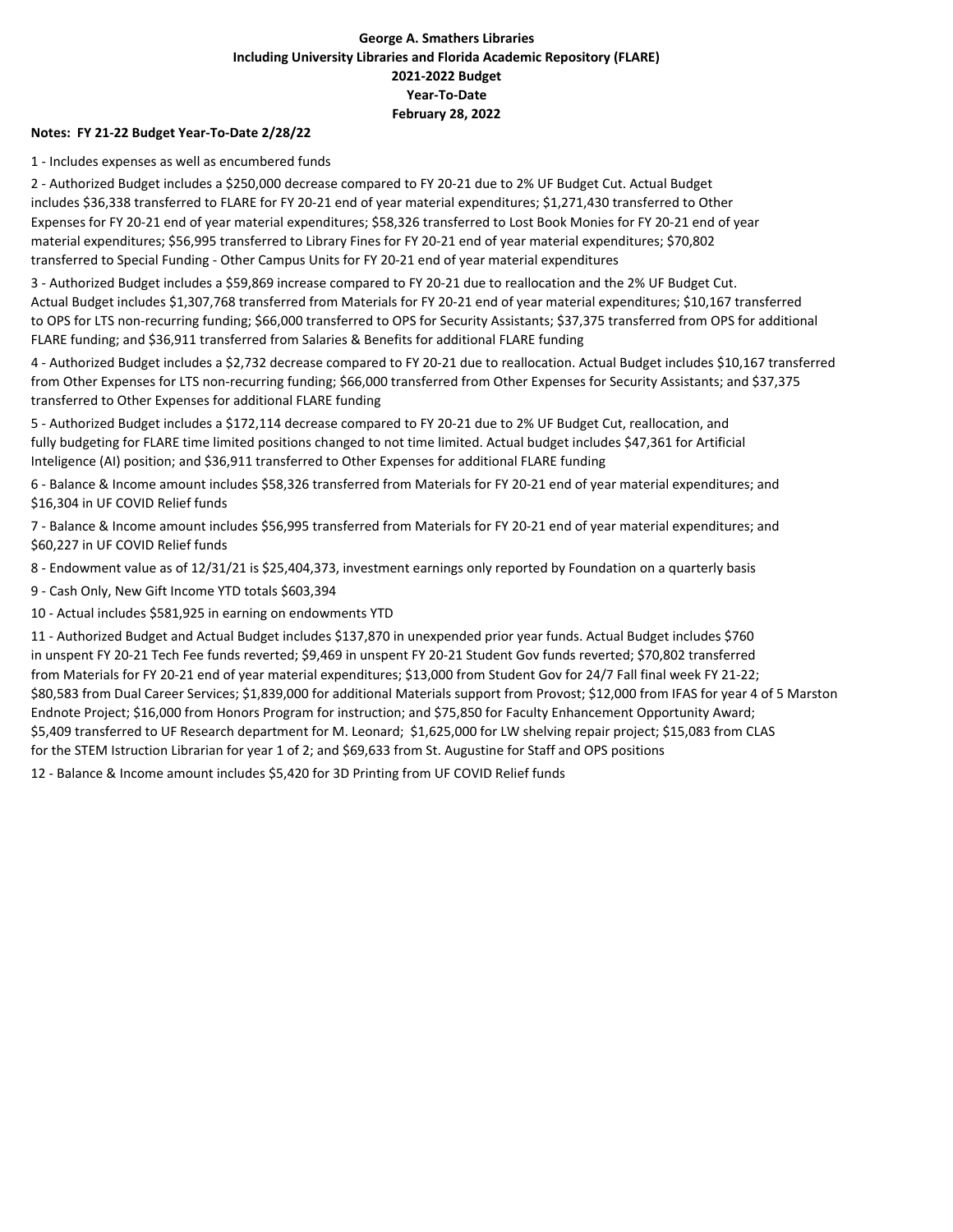#### **Carry Forward Report Year‐To‐Date February 28, 2022 George A. Smathers Libraries**

#### **Carry Forward (CF)**

| Fiscal Year 20-21 CF - 1         | 182.285   |
|----------------------------------|-----------|
| FY 20-21 Actual Balance          | 182.285   |
| FY 20-21 Expenses (Closeout)     | 12.323    |
| FY 21-22 Expenses                | 33,076    |
| <b>Available Balance</b>         | \$136,886 |
| FY 20-21 Encumbrances (Closeout) | 2.296     |
| FY 21-22 Encumbrances            |           |
| <b>Unencumbered Balance</b>      | \$134.590 |
|                                  |           |

| <b>Totals</b>             |           |
|---------------------------|-----------|
| <b>Total CF</b>           | 182,285   |
| <b>Total Expense</b>      | 45,399    |
| <b>Total Available</b>    | \$136,886 |
| <b>Total Encumbered</b>   | 2.296     |
| <b>Total Unencumbered</b> | \$134.590 |

#### **Detail**

### **FY 20‐21 CF Expenses Budget Expense Encumbrance Balance** FY 20‐21 Expenses (Closeout) 14,619 12,323 ‐ 2,296 **Subtotal 14,619 12,323 ‐ 2,296**

| FY 21-22 CF Expenses                                               | <b>Budget</b> | Expense | Encumbrance              | <b>Balance</b> |
|--------------------------------------------------------------------|---------------|---------|--------------------------|----------------|
| HSCL 3rd floor furniture/renovation project                        | 27.381        | 27,381  | $\overline{\phantom{0}}$ |                |
| Teal Tile & Carpet Inc - LW - Room 317 Renovations                 | 875           | 875     | $\overline{\phantom{a}}$ |                |
| Natural Elements Painting & Repair LLC - LW - Room 317 Renovations | 4.820         | 4.820   | $\sim$                   |                |
| Subtotal                                                           | 33.076        | 33.076  | $\overline{\phantom{0}}$ |                |

#### **Notes:**

1 ‐ \$11,177 returned from Planning Design and Construction Department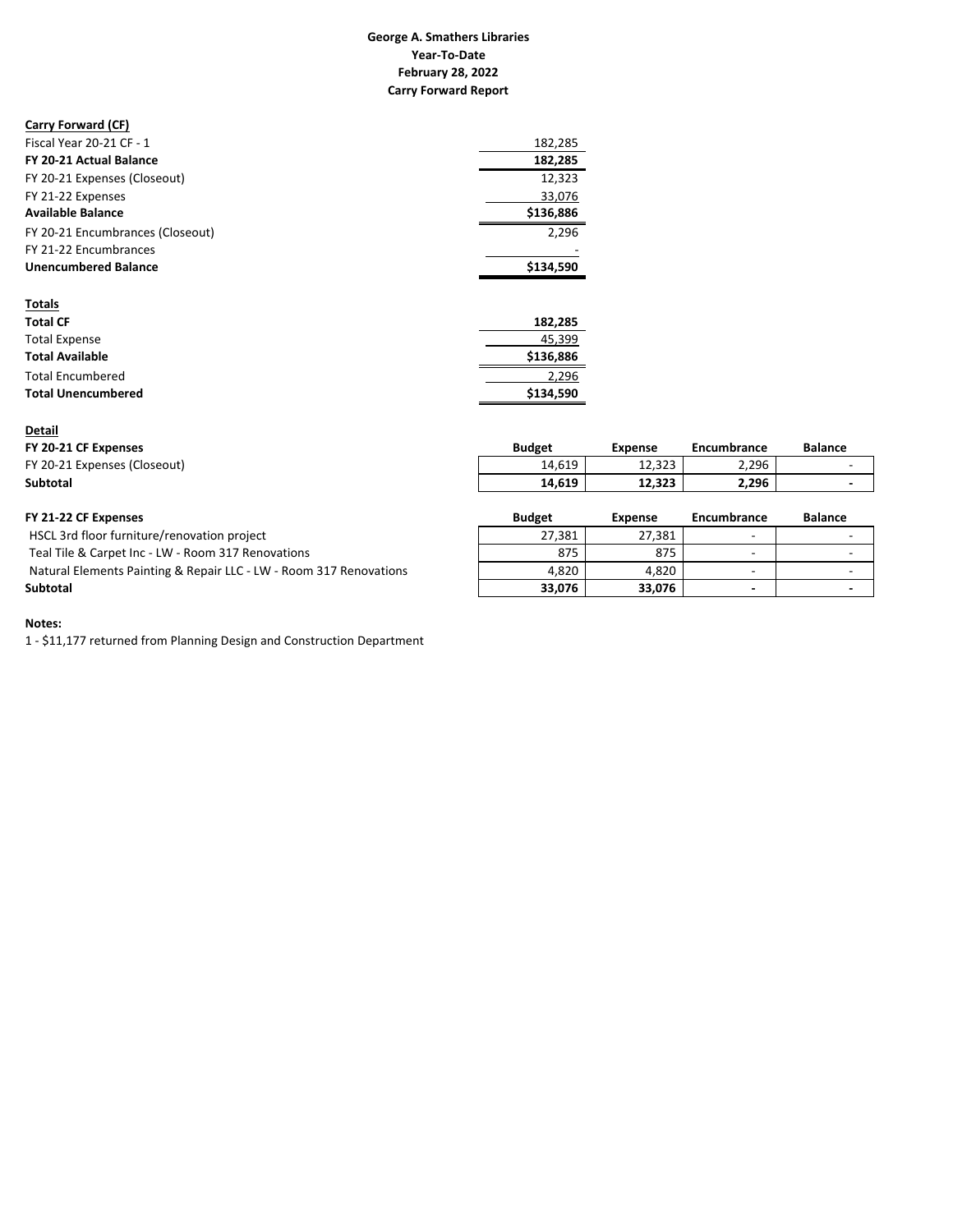# **George A. Smathers Libraries Grants Detail Report Year‐To‐Date February 28, 2022**

### **Restricted Grants**

| Project  | <b>Title</b>                                                                     |                      | <b>Budget</b> | <b>Expense</b>           | <b>Balance</b> |
|----------|----------------------------------------------------------------------------------|----------------------|---------------|--------------------------|----------------|
| P0079727 | Task 7 Library Contingent Biological Scientist/Recovery                          |                      | 10,061        |                          | 10,061         |
| P0094753 | Data Management Services (Graham Sub)                                            |                      | 25            | $\overline{\phantom{a}}$ | 25             |
| P0096141 | Smith- SmartPath (Sub-account)                                                   |                      | 21,377        | 3,576                    | 17,801         |
| P0098974 | Migration, Mobility and Sustainability: Caribbean Studies and Digital Humanities |                      | 11,114        |                          | 11,114         |
| P0099837 | African Studies Sub (CASTV1-LIBRARY)                                             |                      | 13,816        | 1,473                    | 12,343         |
| P0100326 | Participant Costs for Migr, Mobil and Sust: Carib Studies and Digital Humanities |                      | 2,274         |                          | 2,274          |
| P0104841 | Film on a Boat                                                                   |                      | 326,860       | 37,220                   | 289,640        |
| P0130072 | <b>Educating for Reproducibility</b>                                             |                      | 1,171         |                          | 1,171          |
| P0140213 | US Caribbean and Etnic Florida Newspaper Project                                 |                      | 103,797       | 33,122                   | 70,675         |
| P0153761 | dLoc on Data                                                                     |                      | 6,801         | (76)                     | 6,877          |
| P0168014 | TVI LATAM - Library - Digitization                                               |                      | 10,019        | 9,831                    | 188            |
| P0181312 | Old News, New Readers: Making Florida Newspaper Collections Accessible           |                      |               |                          |                |
| P0195261 | Redressing Native American Oral Histories                                        |                      | 280,854       | 57,831                   | 223,023        |
| P0193659 | <b>COVID-19: Creating Capacity</b>                                               |                      | 2,538         |                          | 2,538          |
| P0197754 | ARL PD Bank Programming and Testing Phase III                                    |                      | 11,900        | 11,900                   |                |
| P0222958 | <b>Planning for Open Grants</b>                                                  |                      | 75,289        | 4,000                    | 71,289         |
| P0224669 | Caribbean Literary Heritage                                                      |                      | 6,072         | 4,084                    | 1,988          |
| P0231983 | Ethnic Florida and US Caribbean Region Digital Newspapers                        |                      | 166,806       | 30,456                   | 136,350        |
| P0234473 | Today's Technology for Accessing FL Newspapers                                   |                      | 379,822       | 943                      | 378,879        |
|          | <b>Subtotal Restricted Grants</b>                                                |                      | \$1,430,596   | \$194,360                | \$1,236,236    |
|          | <b>Non Restricted Grants</b>                                                     |                      |               |                          |                |
| Project  | <b>Title</b>                                                                     | <b>Begin Balance</b> | Bal + Income  | <b>Expenses</b>          | Available      |
| 00047021 | <b>Residual Funds from Closing Projects</b>                                      | 10,773               | 10,773        |                          | 10,773         |
|          | 00047022 Allensing of Ourchard fra Deventers of Indianast Crate                  | 21.501               | $AC$ $172$    | <b>FAQ</b>               | 1000           |

|                 | <b>Subtotal Non Restricted Grants</b>                   | \$58.042 | \$69.622 | \$548                    | \$69.074 |
|-----------------|---------------------------------------------------------|----------|----------|--------------------------|----------|
| <b>Fund 179</b> | Miscellaneous Gifts & Grants                            | 7.033    | 7.033    | $\overline{\phantom{0}}$ | 7.033    |
|                 | 00128661 UF Research Foundation Funding                 | 75       | 75       | $\qquad \qquad$          | 75       |
|                 | 00115451 Residual Funds from Closing Projects           | 3.279    | 3.279    | $\overline{\phantom{a}}$ | 3,279    |
| 00099152        | Allocation of Overhead for Percentage of Inderect Costs | 2.298    | 2.290    | $\overline{\phantom{a}}$ | 2,290    |
| 00047022        | Allocation of Overhead for Percentage of Inderect Costs | 34.584   | 46.172   | 548                      | 45,624   |

**Other Sponsored Activities**

| <b>Fund</b> | Title                                                                            | <b>Begin Balance</b> | Bal + Income | <b>Expenses</b> | <b>Available</b> |
|-------------|----------------------------------------------------------------------------------|----------------------|--------------|-----------------|------------------|
| F022003     | Isabel Briggs Myers Collection Fund                                              | \$142.115            | \$142.115    | \$0             | \$142.115        |
| F000223     | Collaborating with Strangers Workshops (P&G)                                     | \$34                 | \$34         | \$0             | \$34             |
|             | <b>Subtotal Other Sponsord Activities</b>                                        | \$142.149            | \$142.149    | \$0             | \$142.149        |
|             | <b>Total Restricted and Non Restricted Grants and Other Sponsored Activities</b> | \$200.191            | \$1,642,367  | \$194,908       | \$1,447,459      |

**Notes: FY 21‐22 Budget Year‐To‐Date 2/28/22**